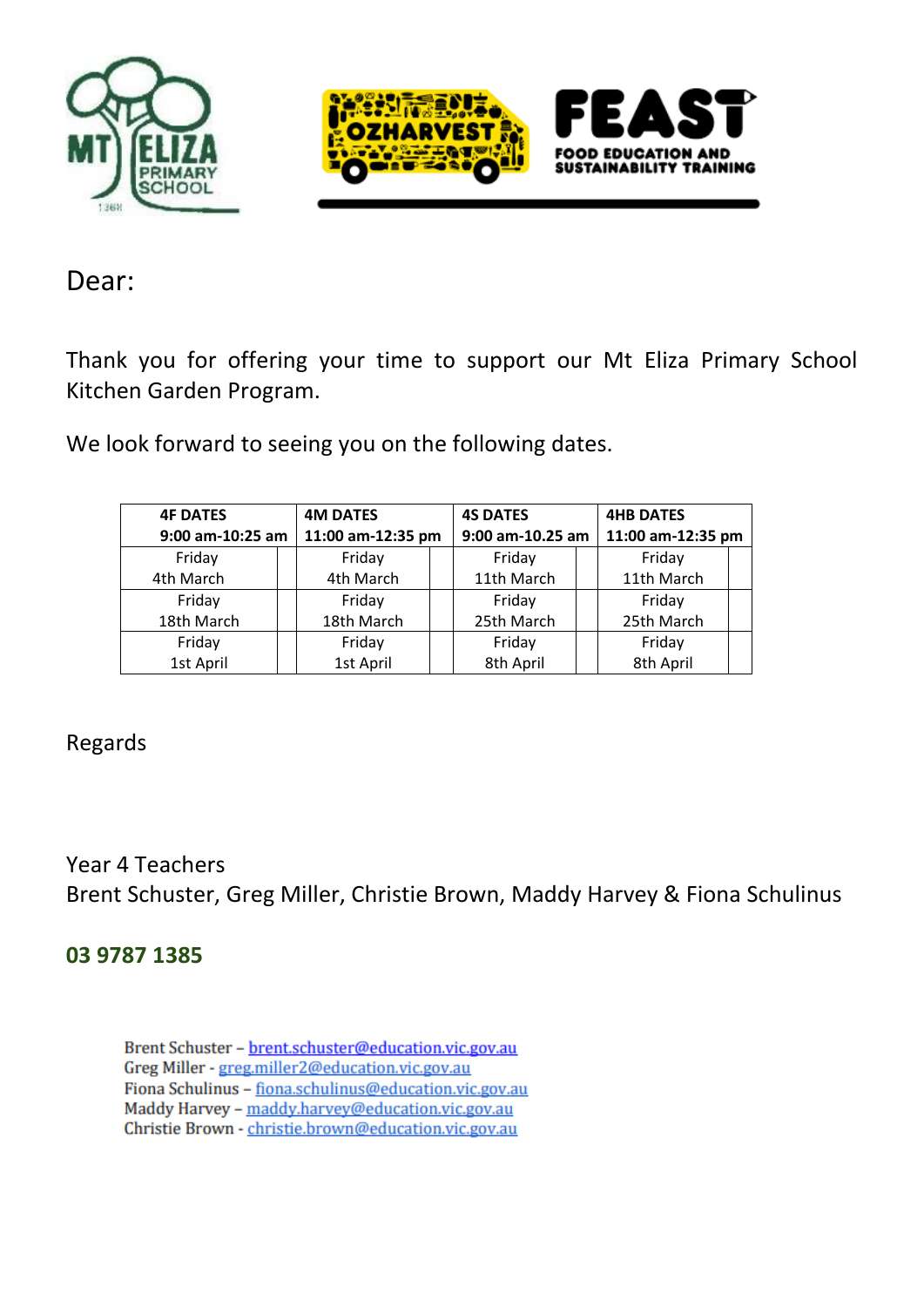

# **Volunteer Information Kit 2022**

Thank you for your interest in becoming a volunteer within the Kitchen Garden Program at Mt Eliza Primary School. This kit aims to answer any questions you may have about our school, our program, and your role as a kitchen garden volunteer. The Kitchen Garden Program is a significant part of our STEAM curriculum in the Years 3 and 4.

The Kitchen Garden Program is a highly valued learning experience of the Mt Eliza Primary School curriculum and has been developed and run by our school staff, adhering to our sustainable Mt Eliza Environment Team (MEET) philosophy and our school values of Respect, Resilience, Responsibility, Connectedness and Challenge. The Kitchen Garden relies on many people to work to its full potential. Our volunteers are one of the most important facets of the project - we could not do it without you!

Each week, four groups will be cooking in the kitchen with a volunteer participant, and one group in the garden. If the weather is not suitable, all five groups will be cooking in the kitchen.

Please take the time to read all the information in this kit.

## **Aims of the Kitchen Garden Program at Mt Eliza Primary School**

The aim of the Kitchen Garden Program at Mt Eliza Primary School is to introduce young students to the wonderful world of good food through developing and maintaining a productive food garden, orchard and composting. Students develop gardening skills by weeding, planting, harvesting and creating natural herbicides. Students learn and practise cooking skills, correct terminology and prepare a varied repertoire of delicious seasonal based dishes following the **OzHarvest FEAST program** in our purpose designed and well-equipped school kitchen. Both Kitchen and Garden learning spaces are nurturing places to share and gain food knowledge, and are an integral part of our school curriculum. We aim to engage the curiosity of the young students and assist them in learning how to grow delicious seasonal food in a sustainable and ethical way, how to develop and care for a food garden, how to recognise when food is ripe and at its best, how to prepare dishes easily and enjoyably and how to develop an expanding culinary palate. We also aim for our students to be excited by all of these experiences and take ownership of their learning journey. We want to inspire children to modify their eating habits because the food they are experiencing tastes so good rather than because they are being told to eat some foods and not to eat others.

### **Your commitment to us**

In order to achieve our vision, we need people who are not only enthusiastic about making a difference but are also able to make a genuine commitment. It is highly desirable that volunteers commit to the same class each week, and consider volunteering with us for the entire term. It allows a relationship with the children to develop and is also easier for you to be familiar with the environment. It also helps with planning. It is essential to have a Working with Children Check and satisfy COVID- 19 vaccination requirements.

### **What you can expect from us**

Recognition - we know that the success of the program lies in the continuous support from our volunteers, as much as the work of everyone else in the Kitchen Garden team. At the beginning of every session, an outline of the lesson is given to the volunteers and then again to the class when it begins. Further details about your role as a volunteer are included in this kit. This is a thoroughly rewarding experience, in a healthy, safe and friendly working environment, full of people wanting to participate in the joy of growing, harvesting, preparing and sharing food.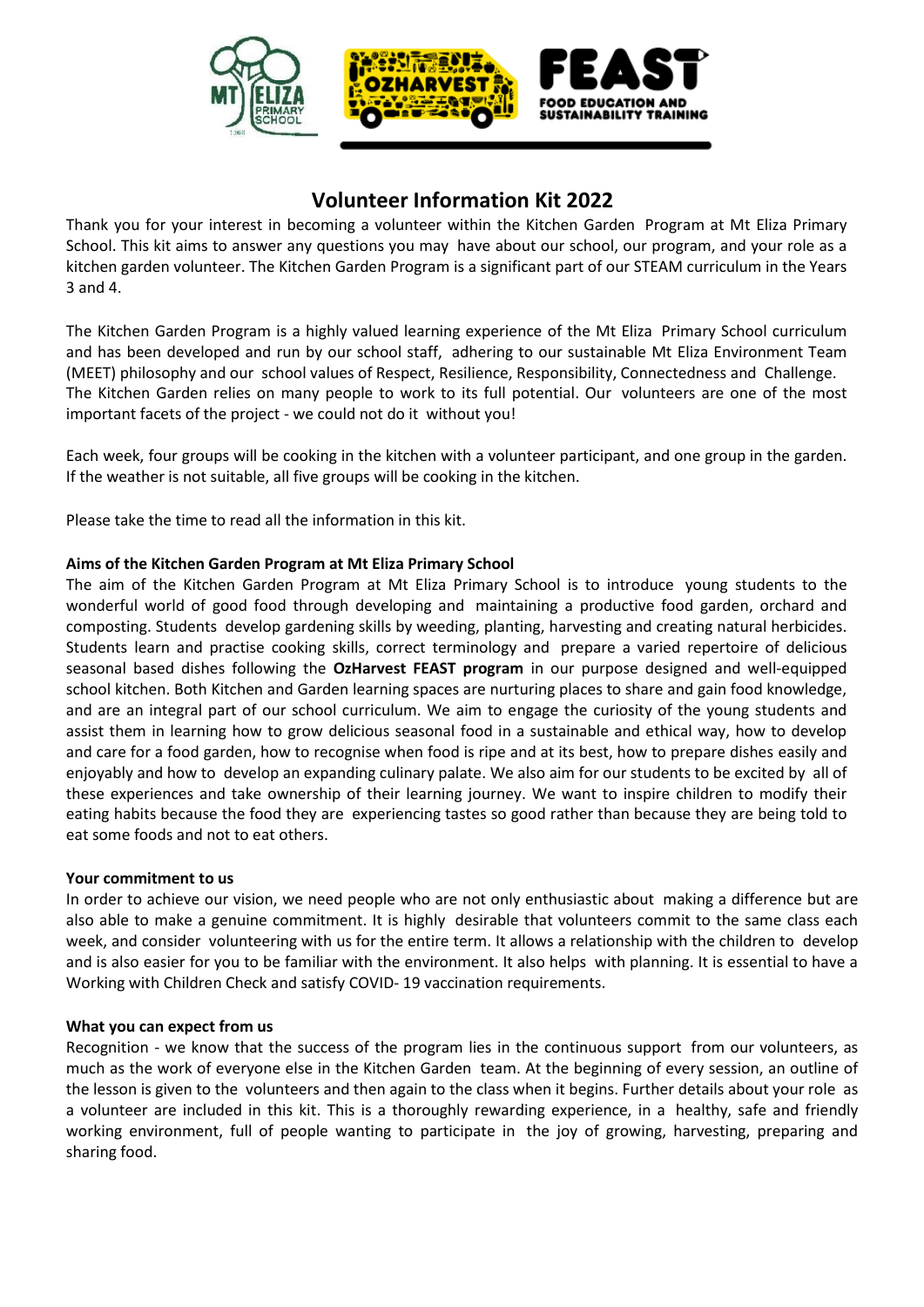# **Volunteer Guidelines**

# **Important things to remember**

- **Reliability and continuity -** It is highly desirable that volunteers commit to the same class/es each week for the term. It allows your relationship with the children to develop and also makes it easier for you to be familiar with the environment.
- **Firm and kind instruction -** Humour is a key ingredient when working with young people. Your role is one of facilitator, rather than a leader who imposes direction. Be a good model. Everyone is there to learn and have fun. Volunteers are not expected to be the disciplinarians, so seek teacher intervention if the firm and kind approach does not seem to be working.
- **Encourage** everyone in the group to participate and share the workload. It is important that you don't do all the work, but instead demonstrate and work with the children. Show them rather than tell them.
- **Encourage students to use their senses** to; touch, taste, smell, hear and see things around them.
- **Safety -** Practice safe bending and equipment use and encourage the children to do the same.
- **Cleanliness**  Making a mess and getting dirty may be part of the interactiveness, however, cleaning up at the end of the class is a part of the learning experience.
- **Confidentiality** Volunteers have a trusted relationship with the students, please respect this.
- **Accept direction from the KITCHEN GARDEN TEACHER**. The kitchen and garden teacher/s run the lessons; your role is to assist them in this.
- **Philosophy & Values -** Volunteers should act according to the philosophy of the program and the values of the school, as detailed previously. • **Younger siblings**- Unfortunately, we are unable to have younger siblings attend the Kitchen Garden sessions. This is due the safety of the students and your child, as the group you are working with will need all your focus for the session.

# **Above all, we would encourage every volunteer to enjoy their time sharing the learning during their Kitchen Garden lessons with our students.**

## **Practical matters**

Mt Eliza Primary School is located on the corner Wooralla Drive & Nepean Highway. Please arrive at least 15 minutes before the beginning of the class so you can:

- Sign in at the front office and have your WWC and Covid-19 vaccination details checked and documented.
- Be briefed on your activity by the Kitchen Garden staff.
- Enjoy catching up with your fellow volunteers.

If you are unable to attend, please telephone Mt Eliza Primary School front office and ask for your message to be passed on to the teacher **or** email your classroom teacher – phone: 9787 1385

# **Volunteering in the Garden**

Produce that is grown in the garden may be harvested, then prepared and shared by the students in their kitchen class. Each week, one group of students will spend the Kitchen Garden session in the garden.

### **Garden class lesson format**

When your group has a garden session, please be in the garden ten minutes before the class commences to discuss the class plan. Don't forget to sign in as a visitor at the Office. Please wear closed-toe shoes, appropriate clothing and a sunhat from October until the end of April, as we are a sun-smart school.

At both the beginning and the end of the class, the students gather together, to learn about the day's tasks and discuss what they have learnt. For the rest of the class, they go about their garden activities in their small group. Each group works under the supervision of a volunteer.

Examples of activities each group carries out in the garden include preparing beds, sorting seeds, harvesting, mulching, composting, planting, garden labels and worm farm maintenance.